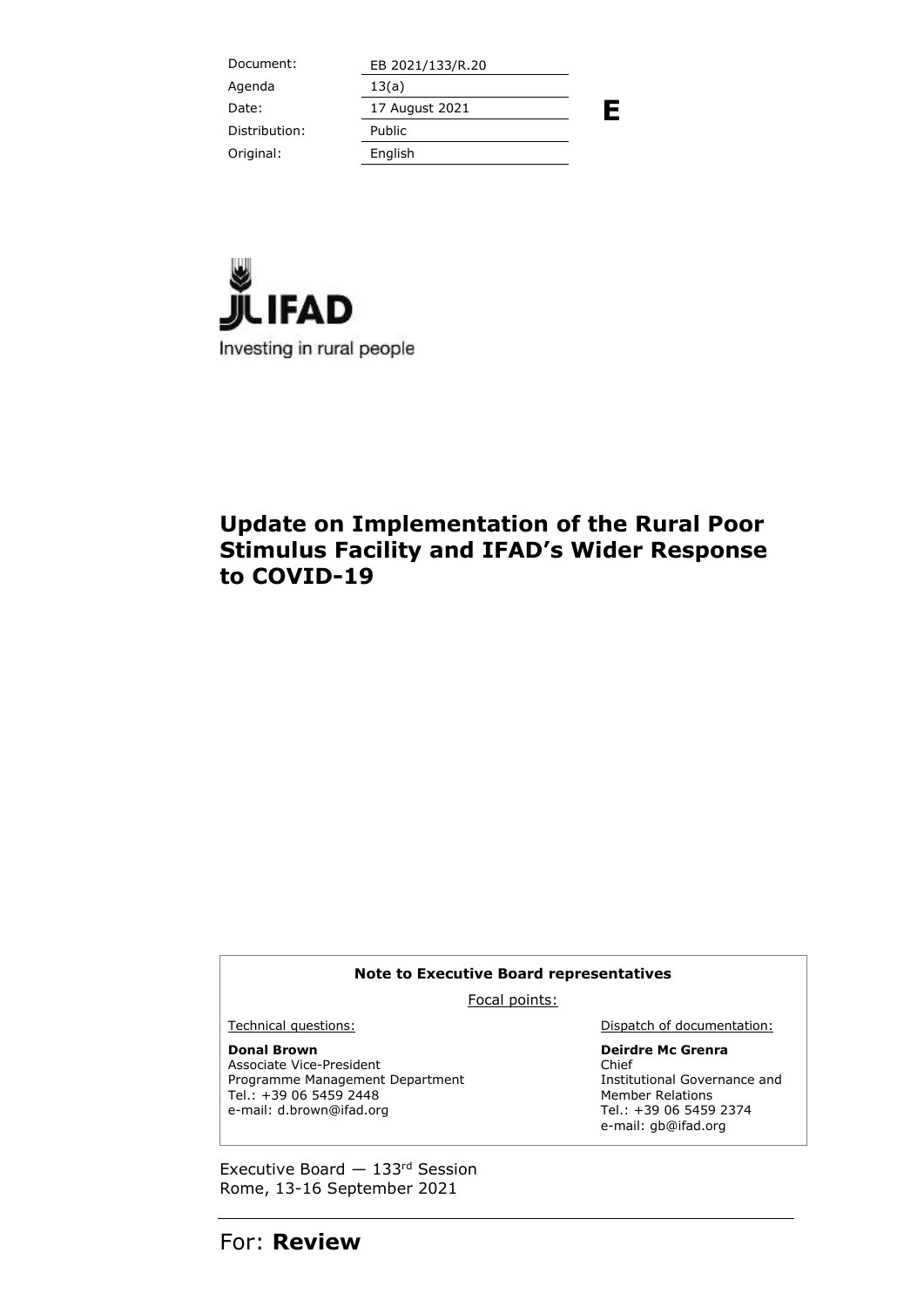## **I. Update on implementation of the Rural Poor Stimulus Facility**

1. This is the fourth update for the Executive Board on the implementation of the Rural Poor Stimulus Facility (RPSF) and IFAD's wider COVID-19 response. It provides the latest information on approved financing and project implementation under the RPSF, as well as activities financed through repurposing of IFAD project funds, and analytical and policy support provided to governments. As usual, an addendum to this report will be issued shortly before the start of the 133<sup>rd</sup> session of the Board in September 2021 to ensure the most recent figures on RPSF implementation are available to Board members.

## **A. Extension of the RPSF**

2. The completion date of the RPSF has been extended from December 2021 to September 2022, as all five of the Member States that contributed to the facility have now signed an amended contribution agreement. As part of the agreement to extend the facility, IFAD has agreed to provide a completion report for the facility by 30 June 2023, along with an intermediate report on 30 September 2022, which will provide details of the facility's performance as measured against the results measurement framework at that point, along with other results and lessons learned from projects completed by the end of 2021. In order to ensure that all projects are completed by September 2022, IFAD will not approve any projects with a completion date after June 2022.

### **B. Financing approved so far**

- 3. As explained in the update provided at the  $132<sup>nd</sup>$  session of the Board in April, resource mobilization for the RPSF has now ceased. After management fees are subtracted, the total amount in the facility is US\$89.1 million. To date, US\$75.3 million has been approved (including US\$35.5 million since the last update) across 55 single-country and eight multi-country projects (see annex I for more details), alongside US\$19.3 million in cofinancing from sources including the Rome-based agencies (RBAs), implementing partners and recipient governments. Requests totalling US\$12.8 million – including requests for one new project and 12 requests for additional financing for existing IFAD projects – are currently under review and are expected to be processed in the coming weeks. This leaves US\$1 million that is yet to be requested, which is being held until a small remaining contribution to the facility is encashed in September 2021, after which the final remaining amount will quickly be allocated.
- 4. Projects approved since the last update include exciting new regional initiatives in the Horn of Africa, Latin America and the Pacific. In the Horn of Africa, the project will cover Djibouti, Eritrea, Somalia and South Sudan and will focus on providing seeds and strengthening seed supply networks for pastoralists affected by COVID-19. Covering the Plurinational State of Bolivia, El Salvador, Haiti, Honduras, Guatemala and Mexico, the project in Latin America will provide financial and technical support to companies that offer digital services for rural finance and agriculture, helping them to adapt their business models to reach the rural poor affected by COVID-19, particularly women, youth and indigenous peoples. The new project in the Pacific region, covering Fiji, Kiribati, Samoa, Solomon Islands, Tonga and Vanuatu, will offer a range of support, including facilitating access to inputs and equipment, providing training for small enterprises and establishing digital platforms for marketing, data collection and information dissemination. This last project is particularly noteworthy, as it is a collaborative effort with the Government of Australia, as well as the International Labour Organization, the United Nations Development Programme (UNDP), the United Nations Educational, Scientific and Cultural Organization and the World Food Programme (WFP). The project will also benefit from US\$1.5 million in cofinancing from the multi-partner United Nations COVID-19 Response and Recovery Fund.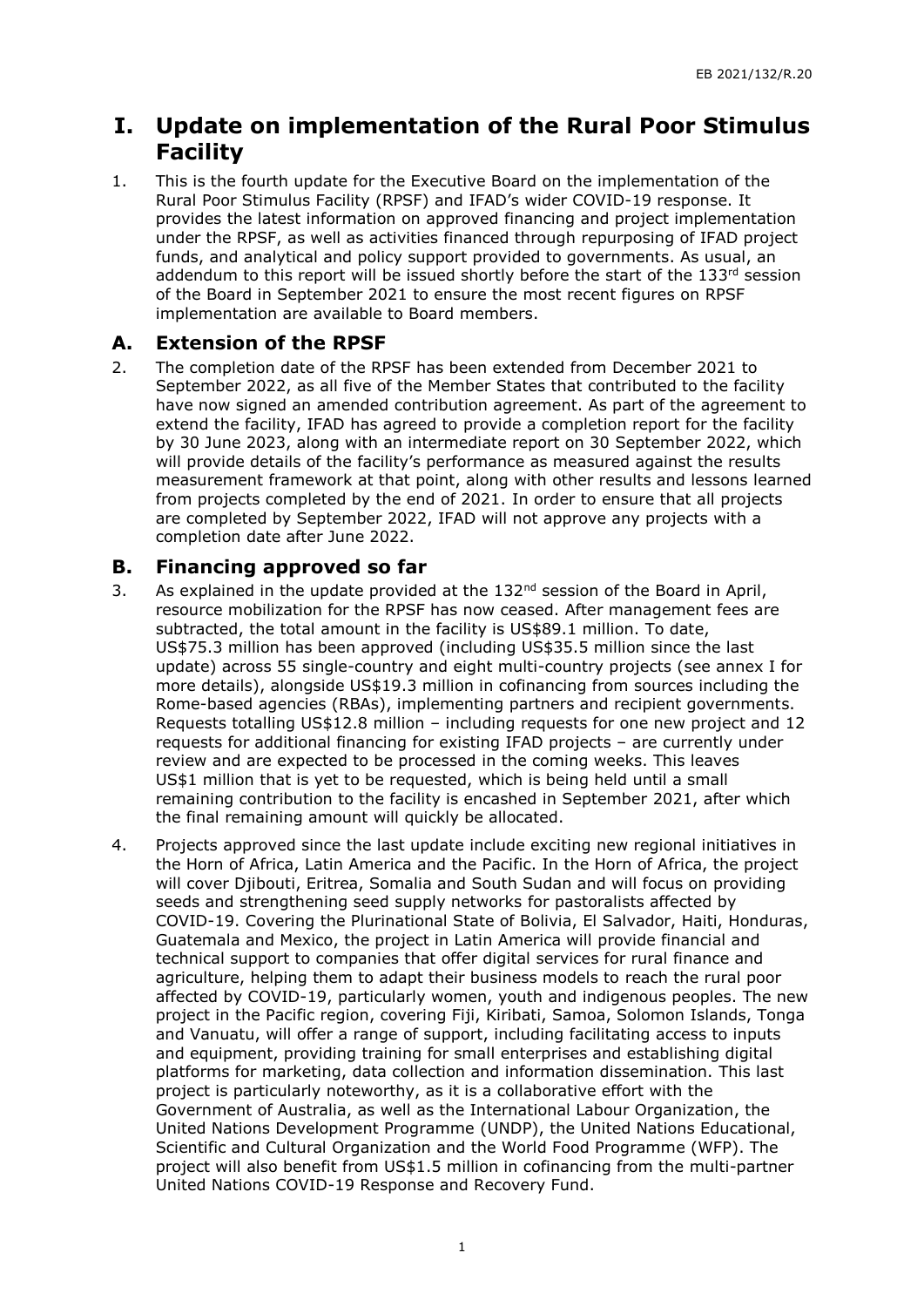- 5. As required, all RPSF projects have been discussed with governments, the United Nations country team and other key relevant partners. IFAD is also continuing to explore collaborations with the RBAs and other partners through the RPSF. An example of this is another recently approved project in Zambia, which will promote virtual market linkages by supporting livestock producers in registering on a virtual farmers' market established by WFP.
- 6. Table 1 below shows the spread of the approved RPSF funds across regions and income categories. The focus has remained on low-income and lower-middle-income countries, and approximately US\$35 million (46 per cent) has gone to countries with fragile situations.<sup>1</sup> A large share of the funds allocated to upper-middle-income countries has gone to Small Island Developing States, which, while having a relatively high income per capita, continue to suffer from specific constraints that warrant support from the facility.

Table 1 **Approved RPSF financing, by income category and region** (Millions of United States dollars, out of a total of US\$75.3 million)

| Income classification |            | Region                              |            |
|-----------------------|------------|-------------------------------------|------------|
| Low-income            | 39.2 (52%) | Asia and the Pacific                | 13.9 (18%) |
| Lower-middle-income   | 32.0 (42%) | East and Southern Africa            | 23.7 (31%) |
| Upper-middle-income   | 4.1(6%)    | Latin America and the Caribbean     | 4.8(7%)    |
|                       |            | Near East, North Africa, and Europe | 8.8(12%)   |
|                       |            | West and Central Africa             | 24.1 (32%) |

7. Of the US\$75.3 million approved or awaiting final approval, US\$33.2 million (44 per cent) has been allocated to meet farmers' urgent input needs for the upcoming planting seasons. US\$19.3 million (26 per cent) has been earmarked for improving market access, including storage and transport, and US\$7.4 million (10 per cent) for rural finance. An amount of US\$15.4 million (20 per cent) has been allocated for digital services.

### **C. Spotlight on projects utilizing digital technologies**

8. As noted above, around 20 per cent of RPSF funds have been allocated for digital services, covering 24 projects. The use of digital technologies to help overcome COVID-19-related constraints has presented an important opportunity to accelerate the adoption and expand the coverage of digital technologies that can also support long-term rural transformation. Figure 1 provides an overview of the main activities being implemented through these projects (see annex I for more details on each project).

#### Figure 1

#### **Types of digital activities implemented through RPSF projects**



-<sup>1</sup> Based on World Bank FY21 List of Fragile and Conflict-affected Situations: [http://pubdocs.worldbank.org/en/888211594267968803/FCSList-FY21.pdf.](http://pubdocs.worldbank.org/en/888211594267968803/FCSList-FY21.pdf)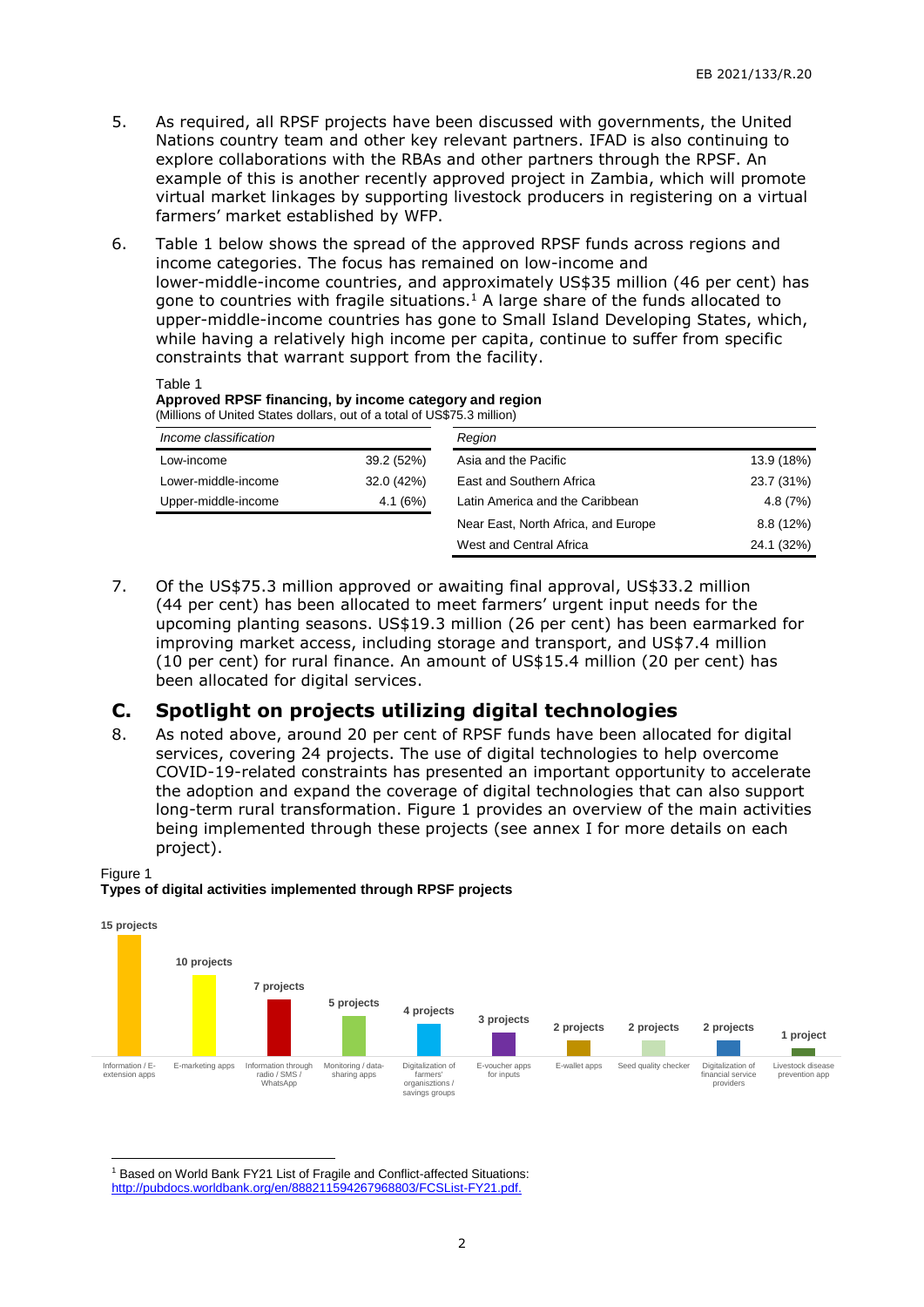- 9. The most common activities being implemented involve support for the development and uptake of existing mobile phone applications for accessing markets and information. These include applications offered by governments (such as in Papua New Guinea and United Republic of Tanzania), NGOs (e.g. the project with Precision Development in Kenya, Nigeria and Pakistan) and in partnership with the private sector (e.g. in Cambodia). Only a few projects are introducing brand-new applications, including a market and weather information platform in Mozambique and a platform for extension materials, market information and awareness-raising information on nutrition and gender-based violence in Sierra Leone.
- 10. The marketing-related applications mainly consist of e-platforms for connecting buyers and sellers of inputs and goods, while the information applications mainly provide training materials and interactive advice on production, along with updates on weather and prices. Other types of applications include e-wallets for sending and receiving money and for redeeming e-vouchers for inputs (e.g. in Cambodia and Kenya), for conducting quality checks on seeds (e.g. in Burkina Faso and Malawi) and for collecting and sharing data (e.g. in the regional projects in the Pacific, and West Africa).
- 11. Aside from mobile phone applications, other activities include helping local financial service providers to expand their digital services in rural areas (e.g. in Nepal, Uganda and a regional project in Latin America and the Caribbean) and providing information and advice via radio or SMS (e.g. in the Central African Republic, Mauritania and Sierra Leone).
- 12. Many of these projects are already under way. It will be essential to ensure that lessons are captured from these activities so that they can inform the use of digital technologies across IFAD's wider portfolio. Identification of lessons learned will be part of the robust knowledge management strategy established for the facility.

### **D. Progress of RPSF projects so far Disbursement of funds for RPSF projects**

- 13. So far, US\$24.3 million has been disbursed through the RPSF across 35 projects, which amounts to 33 per cent of the total amount approved and 27 per cent of the total amount in the facility. The 27 projects yet to disburse include 8 recently approved projects for which the financing agreement is currently being negotiated or is awaiting final signature and 19 projects for which the financing agreement has been signed and preparations are currently being made for the first disbursement. While a large amount of funds remains to be disbursed, a marked increase in disbursements can be seen and is expected to continue, given that the bulk of funding committed in 2021 has been for additional financing for ongoing RPSF projects.
- 14. As mentioned in previous updates, some RPSF projects have experienced delays due to the time spent negotiating financing agreements with governments and some issues linked to COVID-19-related constraints on the ground. However, based on a survey of project teams, there is a low risk that any of the RPSF projects would be unable to reach completion, at least by the new cut-off of June 2022. Nevertheless, Senior Management is acutely aware of the need to ensure timely delivery of RPSF projects and is taking additional measures to ensure this, including increased monitoring by regional directors and advising the slowestmoving projects of the risk of cancellation.

#### **Project outreach and initial results**

15. Of the 35 projects for which funds have been disbursed, project teams estimate that their activities have already reached around 2.3 million beneficiaries (around 58 per cent of the estimated 4 million total beneficiaries of the RPSF). As per the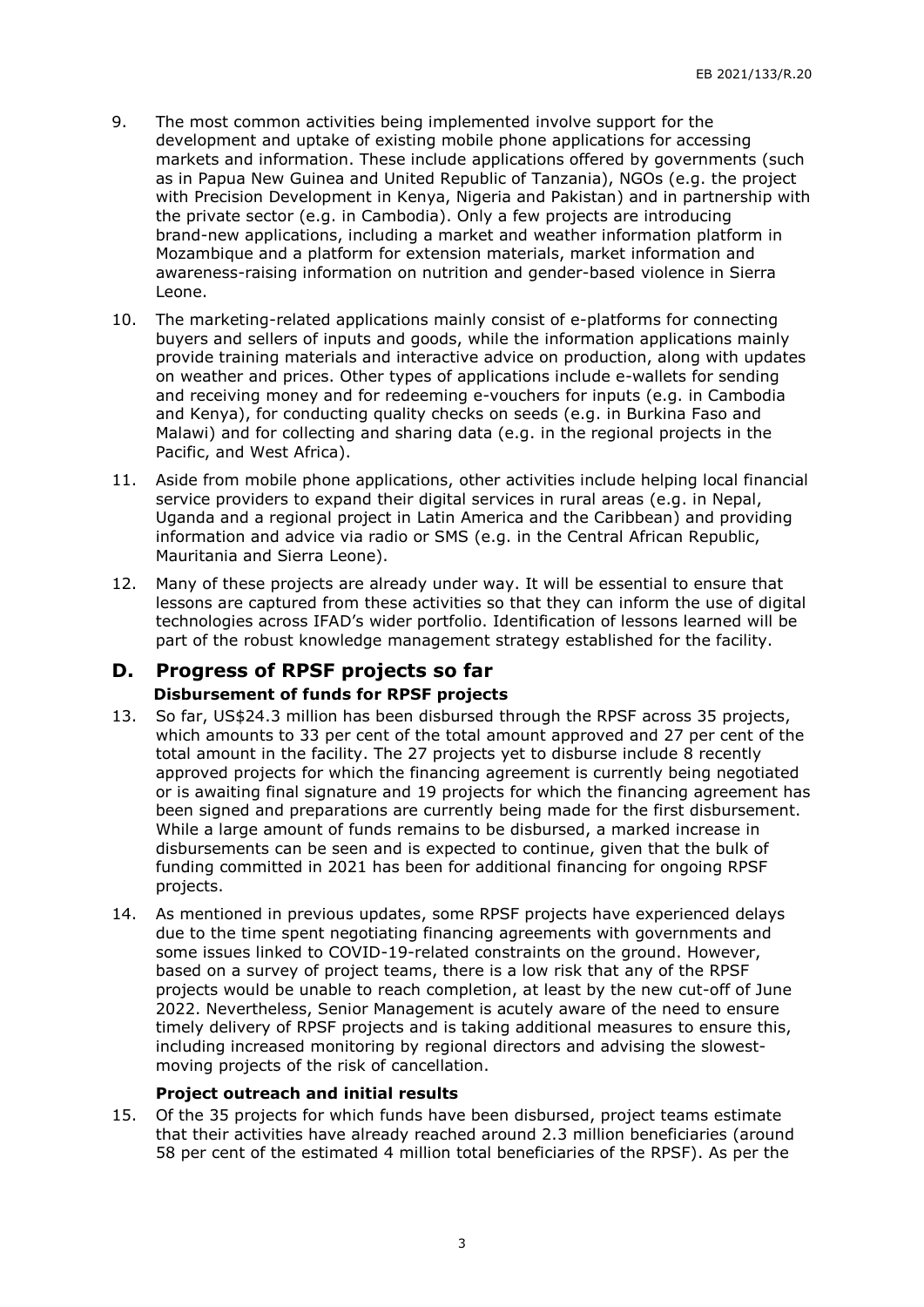RPSF target, 50 per cent are of these beneficiaries are women and 25 per cent are young people.

16. As no projects have been completed, and most of the projects are yet to provide a supervision report, reports against the results measurement framework of the RPSF are limited at this time. However, of the projects for which supervision reports have been submitted (see box 1 for a case study), strong results have been achieved, including farmers being able to complete their cropping season, produce additional food to safeguard their food security against COVID-19-related disruptions and access digital platforms for information and marketing. By the next update to the Board in December, it is expected that supervision missions will have been completed for a larger number of projects, and more details of initial impacts of RPSF projects will be provided.

#### Box 1

#### **Spotlight on the results of the Support African Farmers in the 2020 Emergency (SAFE)**

The SAFE project was approved for RPSF funding of US\$1.5 million in July 2020. It covers 22 countries across Africa. The aim of the project is to enable African farmers' organizations to support their members by ensuring timely access to inputs, information, markets and liquidity and to disseminate on a large scale reliable and updated information on food availability and safety. The project is closely linked to the Farmers' Organizations for Africa, Caribbean and Pacific (FO4ACP) programme, financed by IFAD and the European Union, and is being implemented through the members of the Pan-African Farmers' Organization. Cofinancing of US\$2.0 million was provided through FO4ACP to support emergency COVID-19 support that is outside the scope of FO4ACP. The project has benefited from the efficiencies of utilizing the infrastructures of the farmers' organizations and is expected to have reached around 300,000 small-scale producers by its completion.

Scheduled for completion in December 2021, the project is well under way and important results have already been achieved, with 90 per cent of the funding having already been disbursed. Some key results in selected countries are as follows:

- **Cameroon:** Six farmer cooperatives have been provided with working capital to support their operations during the pandemic.
- **Congo:** Through the National Consultation of Farmers' Organizations and Agricultural Producers of Congo, 30 member cooperatives received over 7 kg of improved seeds for cabbage, pepper and tomato to help ensure that their cropping season was not disrupted by COVID-19.
- **Democratic Republic of the Congo:** 200 farm households received seeds for cassava, corn, cowpea, and peanuts to allow them to plant for the cropping season. In addition, four cooperatives who are members of the Congo Rural Confederation have been selected to receive working capital to support their operations during the pandemic.
- **Djibouti:** The Djibouti Agropastoralist Association was supported to enable it to purchase and distribute 20 metric tons of animal feed to 500 dairy goat farmers and to provide them with extension services during the cropping seasons to help them navigate COVID-19-related challenges.
- Kenya: Key inputs were provided to 1,812 farmers (52 per cent of whom are women) to secure their maize harvest for the season. The total value of this harvest that has been secured through the project is estimated at around US\$250,000.
- **Cross-cutting:** Various media have been used to provide tailored information in local languages on adapted production practices and on COVID-19 prevention, helping to compensate for the limited mobility of extension workers. Lobbying and advocacy activities have also been conducted to promote policies to facilitate rural livelihoods during and after the pandemic, including the provision of essential services to ensure value chain functioning, removal of cross-border trade barriers and the use of digital technologies to overcome COVID-19-related challenges.

In addition to these results, key lessons have been drawn from the SAFE experience. While some RPSF projects have experienced delays in implementation, the strong progress of SAFE has shown that farmers' organizations can serve as an agile and efficient implementing partner for disaster response initiatives. Moreover, the strong linkage with the ongoing FO4ACP initiative highlights the value of providing complementary support to ongoing projects in times of disaster and disruption, which helps to ensure a quick and efficient way to implement disaster response activities as well as helping to secure the progress and longer-term results of the project concerned.

#### **Measuring project impacts**

17. As outlined in previous updates to the Board, a robust results measurement framework has been established for the RPSF, one aspect of which will involve collecting data on a sample of projects to measure their impacts on production, market sales, income, resilience, and food security and nutrition. Preparations for this data collection are now well under way. The sample of 13 projects (10 singlecountry and 3 multi-country projects, representing 20 per cent of the portfolio) has been selected and the first round of data collection for the RPSF project in Djibouti has begun. The second round of data collection for the project with Precision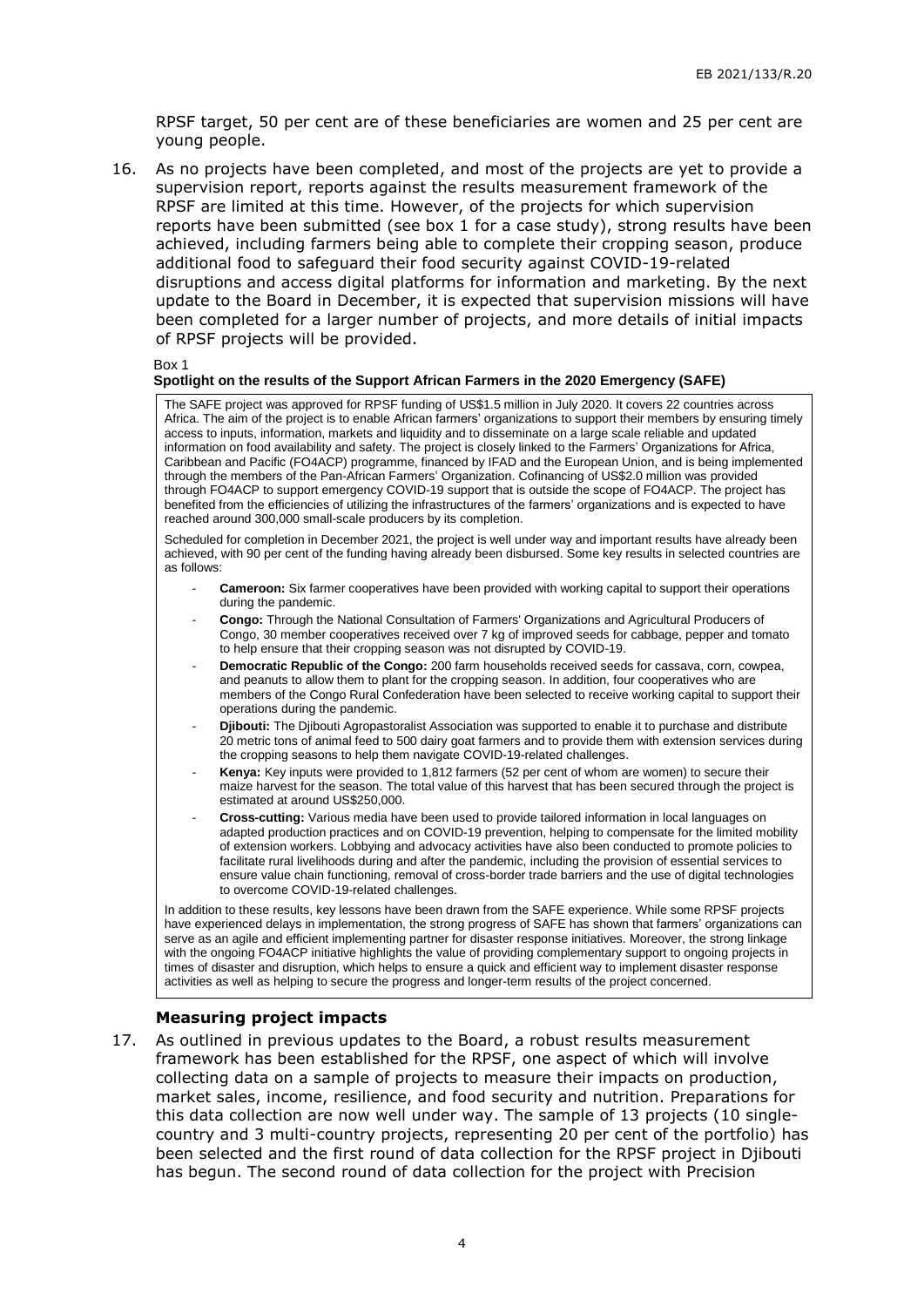Development will be conducted in September, with data collection for the remaining 11 projects to follow shortly thereafter. IFAD's Research and Impact Assessment Division has designed a questionnaire for data collection and is supporting project teams on sample design, logistics and analysis.

18. A rigorous knowledge management strategy has also been developed, which will include a series of blogs, knowledge-sharing events and communications materials, for which work has already begun.

## **E. Repurposing of project funds and policy support**

- 19. During 2020 and early 2021, IFAD quickly repurposed large amounts of funding to support the rural poor against the immediate threats arising from the COVID-19 pandemic. IFAD has also worked with other United Nations agencies to provide policy and analytical support to inform national response strategies. At this point, there is relatively lower demand from governments for these forms of support, but IFAD continues to work with governments and other agencies to provide such assistance when needed and appropriate.
- 20. Since the last update, a further US\$9 million has been repurposed to finance COVID-19 support through IFAD projects, bringing the total amount to US\$179 million, spanning 58 projects in 36 countries. This includes the recent repurposing of US\$1 million through the Fisheries Resources Management Programme in Eritrea. This funding was used to provide temporary cold storage to ensure those affected by COVID-19 restrictions were able to store their harvests; in addition, cash vouchers were provided to 100 vulnerable women to help them to address short-term cash flow constraints caused by the pandemic.
- 21. IFAD continues to add to the list of 46 countries to which it has provided policy and analytical support for the response to COVID-19 (see annex II for further details). Perhaps the most notable recent example is the support being provided through the RPSF project in the Pacific region. This project will build upon existing efforts to improve the data collection capacity of governments in the region in order to inform targeting and tailoring of support to small-scale producers affected by COVID-19. In collaboration with WFP and other United Nations agencies, this support will include establishing platforms through which data on food production, food insecurity and vulnerability can be crowdsourced to inform policymaking in real time.
- 22. Reflecting the need to adapt support to the post-pandemic recovery phase, "postlockdown" studies are being planned in several countries in Asia, with the participation of partners, including the Food and Agriculture Organization of the United Nations (FAO), with a view to informing longer-term rebuilding policies. Another recent example highlighting the shift of focus to the recovery phase is a recently completed study in Lesotho, which used funds repurposed through the Lesotho Adaptation of Small-Scale Agricultural Production Project. The findings of this study will be used to inform new safety protocols for the food sector.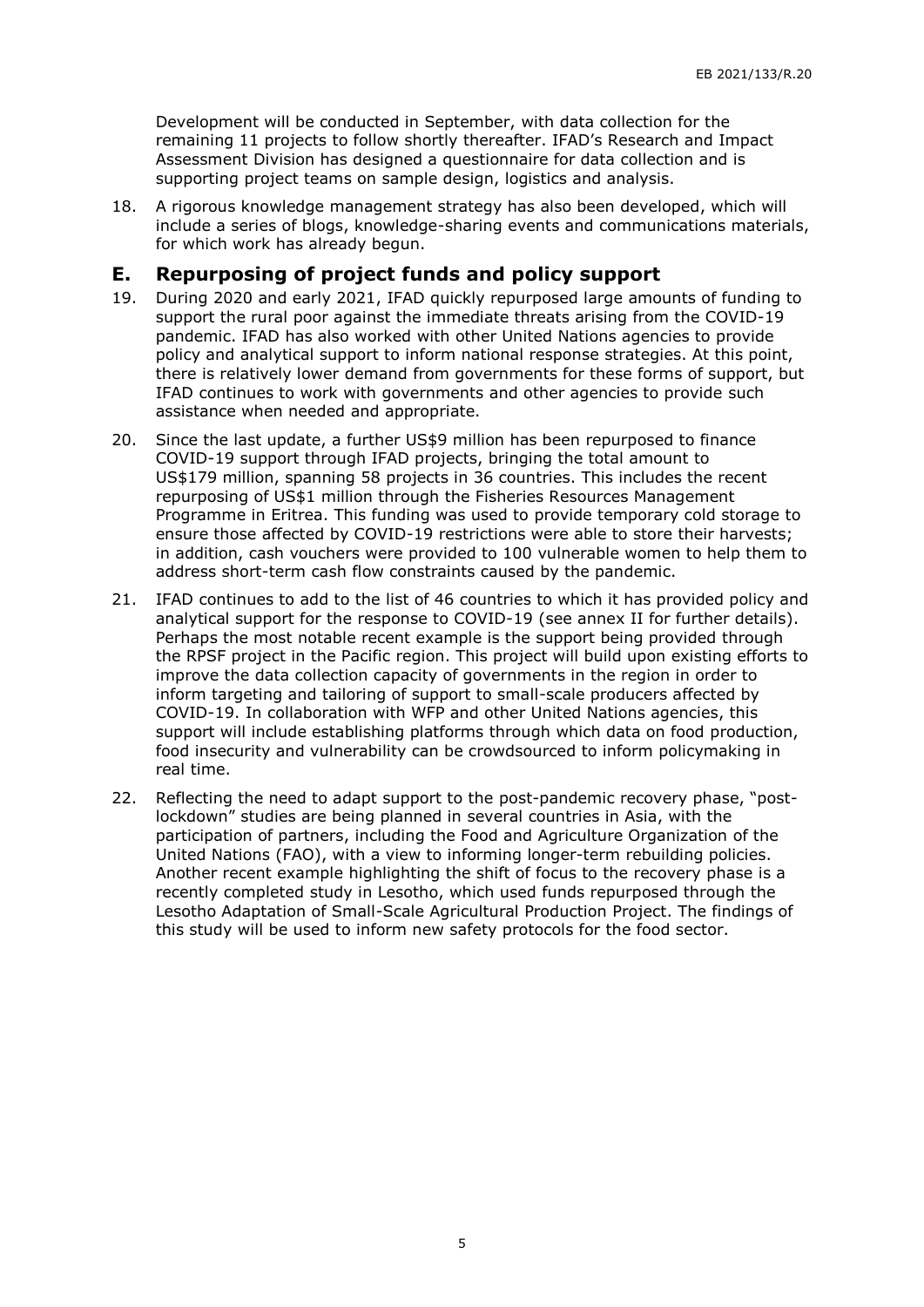-

## **Overview of approved RPSF proposals**

#### **Summary of RPSF projects approved so far**

| Multi-country                                                                                                                                                                                                        |                                                                                                                                                                                                                                                                                                                                                                                                                                                                                                                                                                                                                                                                                                                                                                                                                                                                                                   |                                                                                                           |
|----------------------------------------------------------------------------------------------------------------------------------------------------------------------------------------------------------------------|---------------------------------------------------------------------------------------------------------------------------------------------------------------------------------------------------------------------------------------------------------------------------------------------------------------------------------------------------------------------------------------------------------------------------------------------------------------------------------------------------------------------------------------------------------------------------------------------------------------------------------------------------------------------------------------------------------------------------------------------------------------------------------------------------------------------------------------------------------------------------------------------------|-----------------------------------------------------------------------------------------------------------|
| Asia and the Pacific: 20 countries <sup>2</sup><br>(stand-alone project implemented by the<br>Asian Farmers' Association for<br>Sustainable Rural Development, a<br>federation of farmers' associations)             | Pillar 1. <sup>3</sup> Provide agricultural inputs and support marketing<br>through public-private-producer partnerships brokered or<br>implemented by farmers' organizations.                                                                                                                                                                                                                                                                                                                                                                                                                                                                                                                                                                                                                                                                                                                    | US\$2.0 million                                                                                           |
| East and Southern Africa, and West and<br>Central Africa: 22 countries <sup>4</sup> (stand-<br>alone project implemented through the<br>Pan-African Farmers' Organization, a<br>federation of farmers' associations) | Pillars 1-4. Work through farmers' organizations to adapt<br>and restore food production by supporting access to inputs,<br>information, markets and liquidity, and disseminating<br>information on food availability and safety.                                                                                                                                                                                                                                                                                                                                                                                                                                                                                                                                                                                                                                                                 | US\$1.5 million<br>(plus US\$2.2 million in<br>cofinancing)                                               |
| Horn of Africa: Djibouti, Eritrea, Somalia<br>and South Sudan (stand-alone project<br>implemented by Seed Systems Group,<br>an NGO)                                                                                  | Pillar 1. Provide sub-grant funding for lead seed<br>enterprises, lead farmers and research institutes to provide<br>seeds and train youth local advisers on extension services.                                                                                                                                                                                                                                                                                                                                                                                                                                                                                                                                                                                                                                                                                                                  | US\$2.5 million (plus<br>US\$0.5 million in<br>cofinancing)                                               |
| Burkina Faso, Mali, Niger (stand-alone<br>project implemented by Réseau Billital<br>Maroobé, a network of farmers'<br>organizations)                                                                                 | Pillars 1 and 4. Focusing on cross-border areas, provide<br>organizations of pastoralists and agropastoralists with<br>animal feed, subsidized seed, veterinary services and<br>cattle and small ruminants (to ultra-poor). Will also help to<br>establish a digital platform to monitor the situation of<br>pastoralists and the impact of COVID-19 on them and help<br>to inform policymaking and promote inclusion of this group<br>in new legislation.                                                                                                                                                                                                                                                                                                                                                                                                                                        | US\$1.5 million (plus<br>US\$0.9 million in<br>cofinancing)                                               |
| Kenya, Nigeria and Pakistan (stand-<br>alone project implemented by Precision<br>Development)                                                                                                                        | Pillar 4. Deliver personalized agricultural advice through a<br>mobile phone application, establishing a two-way<br>information channel for farmers to receive low-cost advice<br>to improve farm practices and access to markets.                                                                                                                                                                                                                                                                                                                                                                                                                                                                                                                                                                                                                                                                | US\$1.5 million<br>(plus US\$0.9 million in<br>cofinancing and<br>US\$0.5 million from<br>regular grants) |
| Pacific region: Fiji, Kiribati, Samoa,<br>Solomon Islands, Tonga, Vanuatu<br>(stand-alone project implemented<br>through project management units of<br>IFAD projects in each country)                               | <b>Pillars 1, 2 and 4. Provide inputs, working capital for land</b><br>preparation, equipment and training for production and<br>post-harvest processing/storage. Also support COVID-19-<br>compliant supply chains, support governments in collecting<br>data on COVID-19 impacts on food security and<br>vulnerability. Also facilitate the provision of business<br>development services and other support for small<br>enterprises. The project will establish dedicated COVID-19<br>platforms and dashboards to disseminate information on<br>progress milestones, real-time outcome data and<br>crowdsourced data on food production and consumption. It<br>will also promote the development and scaling up of tested<br>digital solutions for market linkages (including e-commerce<br>platforms for small and medium-sized enterprises),<br>agricultural advice and nutrition awareness. | US\$3.0 million (plus<br>US\$6.5 million in<br>cofinancing)                                               |
| Plurinational State of Bolivia,<br>Guatemala, Haiti, Honduras, Peru<br>(stand-alone project implemented by<br>Agriterra, an NGO)                                                                                     | Pillar 4. Establish wide-ranging digital services, with<br>activities including provision of related equipment and<br>training; connecting producers' organizations with private<br>sector buyers and increasing their e-commerce capacity;<br>helping groups to establish certified procedures and<br>protocols on biosafety and risk management; and<br>equipping local financial service providers with digital<br>technologies to ensure business continuity.                                                                                                                                                                                                                                                                                                                                                                                                                                 | US\$2.3 million<br>(plus US\$0.1 million in<br>cofinancing)                                               |
| Plurinational State of Bolivia, El<br>Salvador, Haiti, Honduras, Guatemala,<br>Mexico (stand-alone project                                                                                                           | <b>Pillars 3 and 4.</b> Provide financial and technical support to<br>fintech and agritech companies in order to adapt their<br>business models and serve the needs of small-scale rural                                                                                                                                                                                                                                                                                                                                                                                                                                                                                                                                                                                                                                                                                                          | US\$2.5 million (plus<br>US\$0.7 million in<br>cofinancing)                                               |

<sup>2</sup> Full list of countries: Bangladesh, Cambodia, China, Fiji, India, Indonesia, Lao People's Democratic Republic**,** Mongolia, Myanmar, Nepal, Pakistan, Papua New Guinea, Philippines, Samoa, Solomon Islands, Sri Lanka, Timor-Leste, Tonga, Vanuatu, Viet Nam.

 $3$  RPSF pillars are as follows: (1) provision of inputs and basic assets for production; (2) facilitated access to markets; (3) targeted funds to preserve services, markets and jobs for poor rural people; (4) delivery of agriculture-related information through digital services.

<sup>4</sup> Full list of countries: Algeria, Benin, Burkina Faso, Burundi, Cameroon, Chad, Congo, Democratic Republic of the Congo, Djibouti, Eswatini, Kenya, Lesotho, Madagascar, Mali, Mauritania, Niger, Rwanda, Senegal, South Sudan, Tunisia, Uganda, United Republic of Tanzania.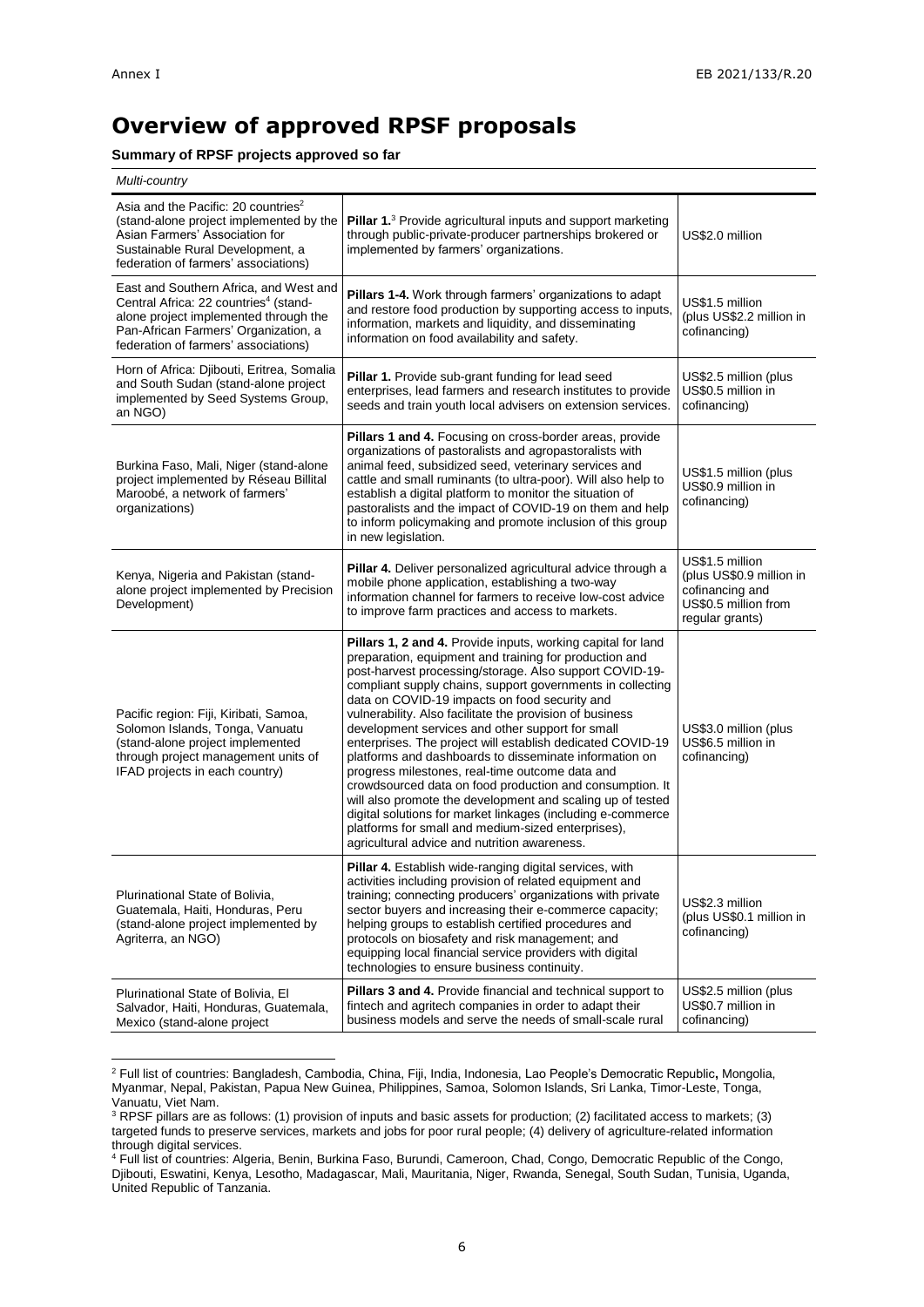| implemented by Sparkassenstiftung für<br>Internationale Kooperation, an NGO)                                                                              | producers, including cooperatives, producer organizations<br>and, especially, women, youth and indigenous peoples.                                                                                                                                                                                                                                                                                                                                                             |                                                                                                           |
|-----------------------------------------------------------------------------------------------------------------------------------------------------------|--------------------------------------------------------------------------------------------------------------------------------------------------------------------------------------------------------------------------------------------------------------------------------------------------------------------------------------------------------------------------------------------------------------------------------------------------------------------------------|-----------------------------------------------------------------------------------------------------------|
| Country-level                                                                                                                                             |                                                                                                                                                                                                                                                                                                                                                                                                                                                                                |                                                                                                           |
| Afghanistan (a stand-alone project<br>implemented by the project<br>management unit of the IFAD-funded<br>Community Livestock and Agriculture<br>Project) | Pillars 1 and 2. Provide inputs and basic assets for<br>production and additional support through veterinary field<br>units, fodder banks and ongoing IFAD investments in dairy<br>value chains.                                                                                                                                                                                                                                                                               | US\$0.9 million<br>(plus US\$0.3 million in<br>cofinancing)                                               |
| Angola (implemented through the<br>Smallholder Agriculture Development<br>and Commercialization Project in<br>Cuanza Sul and Huila Provinces)             | Pillars 1 and 2. Provide input package containing seeds,<br>fertilizer and a machete, along with training on agronomic<br>practices, water harvesting, COVID-19 awareness and<br>nutrition. Also provide start-up capital for youth groups to<br>make hand soap, and provide market information via radio,<br>arrange rural trade fairs and provide training on marketing<br>and negotiation. Also distribute masks made by local<br>women.                                    | US\$1.4 million (plus<br>US\$0.1 million in<br>cofinancing)                                               |
| Bangladesh (implemented through the<br>Smallholder Agricultural<br>Competitiveness Project)                                                               | <b>Pillar 1.</b> Quick-impact provision of inputs and capacity-<br>building support for high-value and nutrient-rich home<br>vegetable gardening in coastal areas.                                                                                                                                                                                                                                                                                                             | US\$2.0 million (plus<br>US\$0.2 million in<br>cofinancing)                                               |
| Benin (implemented through the<br>Agricultural Development and Market<br>Access Support Project)                                                          | <b>Pillars 1 and 2.</b> Support rice value chains by providing<br>inputs and machinery for production, tricycles for<br>transporting goods to markets and machinery for post-<br>harvest processing.                                                                                                                                                                                                                                                                           | US\$1.0 million                                                                                           |
| Burkina Faso (implemented through the<br>Agricultural Value Chains Promotion<br>Project)                                                                  | Pillars 1, 2 and 4. Provide subsidized inputs (including<br>climate-resilient seeds), equipment, training and extension<br>for digital information services for market gardens during<br>the dry season. Establish a digital marketing platform and<br>market information call centre and promote partnerships<br>along vegetable value chains.                                                                                                                                | US\$1.5 million                                                                                           |
| Burundi (implemented through the<br>Value Chain Development Programme<br>- Phase II)                                                                      | Pillars 1 and 2. Provide input kits containing hybrid seeds<br>and fertilizer and plant protection products in the next two<br>seasons, plus training on production practices and weather<br>and market information.                                                                                                                                                                                                                                                           | US\$0.7 million<br>(plus US\$0.1 million in<br>cofinancing)                                               |
| Cambodia (implemented through the<br>Agricultural Services Programme for<br>Innovation, Resilience and Extension)                                         | Pillars 1, 2 and 4. Provide inputs and e-training and<br>accelerate the ongoing roll-out of a multi-purpose mobile<br>phone application for small-scale producers.                                                                                                                                                                                                                                                                                                             | US\$1.2 million<br>(plus US\$0.4 million in<br>cofinancing and<br>US\$0.5 million from<br>regular grants) |
| Cameroon (implemented through the<br>Youth Agropastoral Entrepreneurship<br>Promotion Programme)                                                          | Pillars 1, 2 and 4. Deliver inputs, machinery and technical<br>assistance for crop and livestock production. Support<br>market access by setting up temporary markets, assisting<br>with storage and connecting with buyers through digital<br>platforms.                                                                                                                                                                                                                      | US\$1.1 million                                                                                           |
| Central African Republic (implemented<br>through the Project to Revitalize Crop<br>and Livestock Production in the<br>Savannah)                           | Pillars 1, 2 and 4. Provide input kits for crop producers<br>and animal kits (consisting of small ruminants) for<br>agropastoralists, and assist in hiring tractors. Also support<br>farmers' groups to engage in collective production and<br>provide e-training on adapted production practices.                                                                                                                                                                             | US\$1.4 million<br>(plus US\$0.2 million in<br>cofinancing)                                               |
| Chad (implemented through the<br>Strengthening Productivity and<br>Resilience of Agropastoral Family<br>Farms Project)                                    | <b>Pillars 1 and 2.</b> Provide inputs, training and equipment for<br>crop producers, seed farmers, livestock producers and<br>young rural entrepreneurs along selected value chains.<br>Also, offer logistical support for the transportation of<br>agricultural products to grouping centres and markets,<br>provide support for the organization of group sales and<br>extend technical information and training to improve<br>storage, packaging and marketing capacities. | US\$1.8 million<br>(plus US\$0.1 million in<br>cofinancing)                                               |
| Côte d'Ivoire (implemented through the<br>Agricultural Value Chain Development<br>Support Programme)                                                      | <b>Pillars 1 and 2. Provide production and post-harvest</b><br>equipment, including mini-tractors, and support<br>transportation for rice producers' organizations. Also,<br>provide livestock inputs, including a large vaccination<br>campaign.                                                                                                                                                                                                                              | US\$0.6 million                                                                                           |
| Comoros (implemented through the<br>Family Farming Productivity and<br><b>Resilience Support Project)</b>                                                 | Pillars 1 and 2. Provide inputs and training, in partnership<br>with local research institutions, for crop rotation and use of<br>improved varieties. Also, upgrade selected market<br>infrastructure for storage, sales and transport in rural and<br>peri-urban areas.                                                                                                                                                                                                       | US\$0.3 million                                                                                           |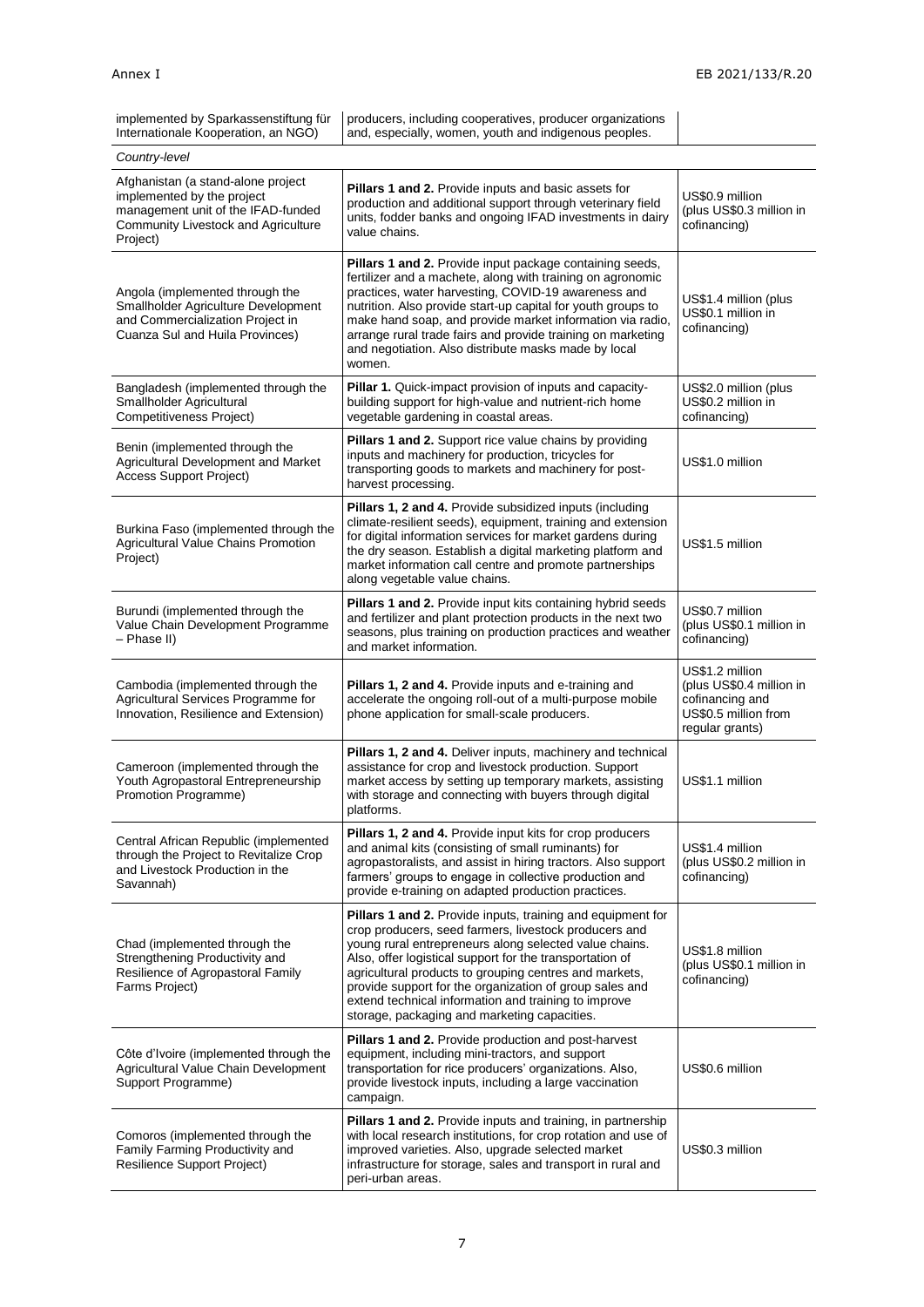| Congo (implemented through the Inland<br>Fisheries and Aquaculture Project)                                                       | Pillar 1. Work through producers' organizations to support<br>cropping, livestock-raising and aquaculture by providing<br>inputs (including climate-resilient vegetable seeds,<br>fingerlings, chicks, feed and veterinary products), climate-<br>smart weather readers and training in adapted production<br>practices.                                                                                                   | US\$0.4million<br>(plus US\$0.1 million in<br>cofinancing)  |
|-----------------------------------------------------------------------------------------------------------------------------------|----------------------------------------------------------------------------------------------------------------------------------------------------------------------------------------------------------------------------------------------------------------------------------------------------------------------------------------------------------------------------------------------------------------------------|-------------------------------------------------------------|
| Democratic Republic of the Congo<br>(implemented through the North Kivu<br>Agriculture Sector Support Project)                    | Pillars 1 and 2. Work through farmers' organizations to<br>provide inputs and training on adapted production<br>practices. Support market access by providing means of<br>transportation and improving price and market information<br>systems.                                                                                                                                                                            | US\$1.2 million<br>(plus US\$0.2 million in<br>cofinancing) |
| Djibouti (implemented through the Soil<br>and Water Management Programme)                                                         | Pillar 1. Provide various inputs for crop, livestock and fish<br>producers, including seeds (forage seeds for plant cover<br>regeneration and vegetable seeds for backyard farming),<br>fertilizers and crop protection products, licking stones for<br>livestock, veterinary products and fishing nets.                                                                                                                   | US\$0.4 million                                             |
| Eritrea (implemented through the<br>National Agriculture Project)                                                                 | Pillars 1 and 2. Distribute seeds and equipment, including<br>water pumps for irrigation, along with livestock inputs and<br>training in adapted production practices. Support marketing<br>by providing storage sacks, milk churners and transport<br>assistance.                                                                                                                                                         | US\$0.4 million                                             |
| Eswatini (stand-alone project<br>implemented by FAO)                                                                              | Pillars 1 and 2. Provide cofinancing to a FAO/WFP project<br>funded by the United Nations COVID-19 Response and<br>Recovery Fund. The project will provide inputs, promote<br>market linkages, subsidize transport costs, provide a<br>capital subsidy to vendors and promote COVID-19<br>awareness-raising.                                                                                                               | US\$0.3 million<br>(plus US\$0.2 million in<br>cofinancing) |
| Eswatini (implemented through the<br>Smallholder Market-led Project)                                                              | Pillars 1,2 and 4. Provide a subsidy for production inputs<br>for nutrient-dense vegetables alongside technical<br>production support and promotion of climate-smart<br>agricultural innovations. Will also offer COVID-19<br>awareness training and upgrade current digital e-marketing<br>platforms. Will support post-harvest by providing solar<br>driers and training farmers on their use (using youth<br>trainers). | US\$0.4 million                                             |
| Ethiopia (implemented through the<br>Participatory Small-scale Irrigation<br>Development Programme II)                            | Pillars 1, 2 and 3. Provide a range of support, including<br>input vouchers, cash-for-work schemes, support for<br>storage and transport of goods, provision of protective<br>equipment and awareness training.                                                                                                                                                                                                            | US\$2.2 million                                             |
| Gabon (implemented through the<br>Agricultural and Rural Development<br>Project - Phase II)                                       | Pillar 1. Support chicken cooperatives and pig and sheep<br>farmers with inputs (including feed, housing and other<br>equipment) and training in adapted production practices<br>and financial management.                                                                                                                                                                                                                 | US\$0.4 million<br>(plus US\$49,000 in<br>cofinancing)      |
| The Gambia (implemented through the<br>Resilient Organizations for<br><b>Transformative Smallholder Agriculture</b><br>Programme) | Pillars 1-4. Focusing on women and youth working in<br>vegetable gardens, provide crop and livestock inputs and<br>digital cash transfers; support safe and hygienic<br>transportation to markets and provide equipment to ensure<br>that all market actors can continue to operate. Establish a<br>multi-purpose mobile phone application for market<br>information, training and other uses.                             | US\$0.6 million                                             |
| Guinea (implemented through the<br>Family Farming, Resilience and Markets<br>Project in Upper and Middle Guinea)                  | Pillars 1-3. Working through farmers' organizations,<br>provide production kits in partnership with private suppliers,<br>along with production and protective equipment, technical<br>assistance and training in adapted production practices,<br>and marketing and market information. Provide transport<br>equipment and inject money into local financial service<br>providers.                                        | US\$0.5 million                                             |
| Guinea-Bissau (implemented through<br>the Economic Development Project for<br>the Southern Regions)                               | Pillars 1 and 2. Supply inputs, technical assistance,<br>training, and protective equipment and hygiene kits, and<br>establish national radio broadcasts to provide information<br>on market prices and supply and demand for specific value<br>chains.                                                                                                                                                                    | US\$0.4 million                                             |
| Kenya (stand-alone project<br>implemented by the Ministry of<br>Agriculture, Livestock, Fisheries and<br>Cooperatives)            | Pillars 1, 2, and 4. Focusing on potato farmers, provide e-<br>vouchers for inputs, training on adapted practices and<br>digital information on weather and production-enhancing<br>techniques. Also facilitate group marketing, provide storage<br>support and connect farmers to digital market platforms.                                                                                                               | US\$0.9 million<br>(plus US\$0.7 million in<br>cofinancing) |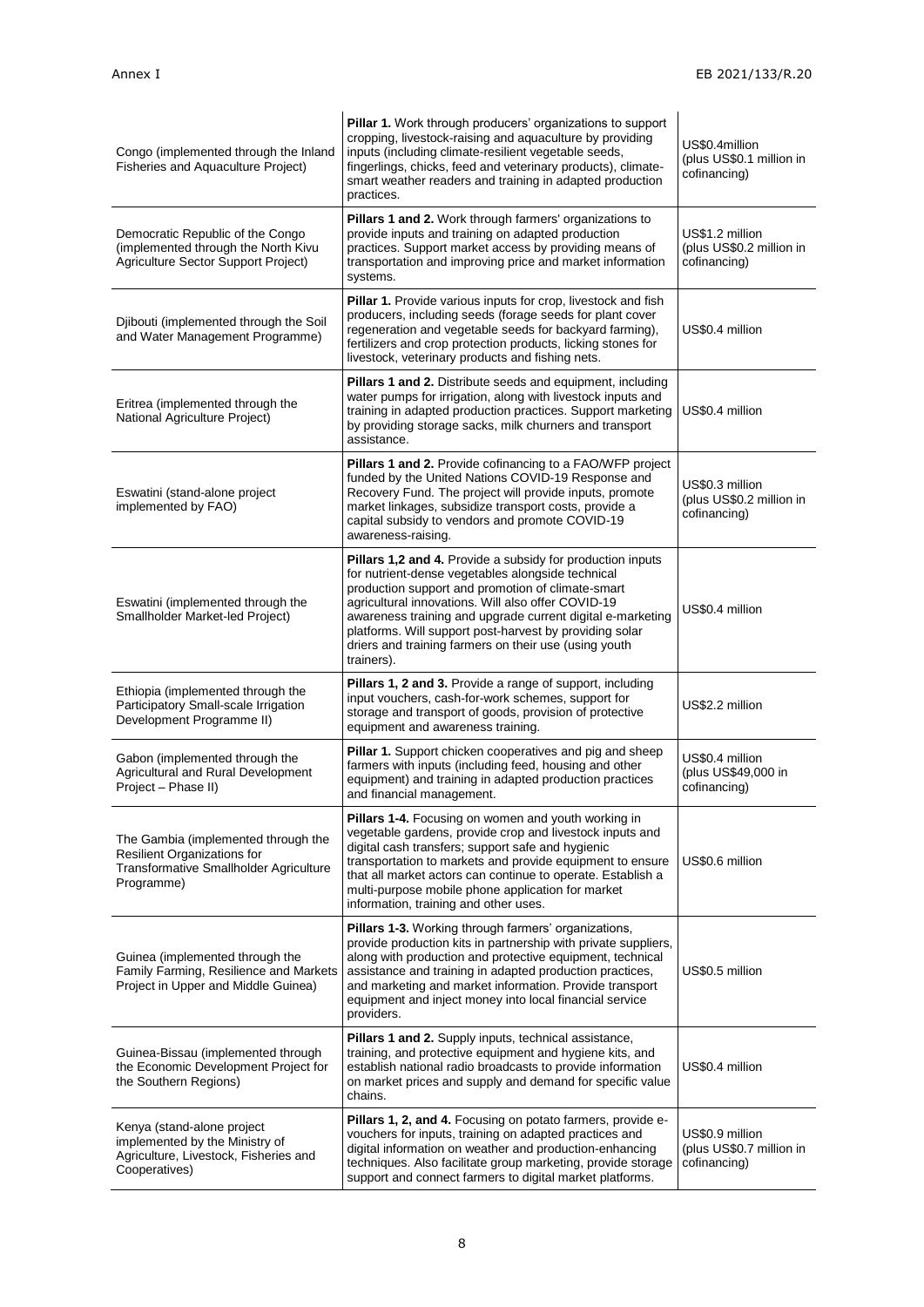| Lebanon (stand-alone project<br>implemented through the Climate Smart<br>Agriculture: Enhancing Adaptive<br>Capacity of the Rural Communities<br>in Lebanon project, funded by the<br>Adaptation Fund and supervised by<br>IFAD) | Pillar 1. Provide inputs for greenhouse producers,<br>including plastic sheeting for rainwater harvesting.                                                                                                                                                                                                                                                                                                                                                       | US\$0.2 million                                                                                                                                    |
|----------------------------------------------------------------------------------------------------------------------------------------------------------------------------------------------------------------------------------|------------------------------------------------------------------------------------------------------------------------------------------------------------------------------------------------------------------------------------------------------------------------------------------------------------------------------------------------------------------------------------------------------------------------------------------------------------------|----------------------------------------------------------------------------------------------------------------------------------------------------|
| Lesotho (stand-alone project<br>implemented by the Ministry of<br>Agriculture and the Lesotho National<br>Wool and Mohair Growers Association)                                                                                   | Pillar 1. Provide inputs to wool and mohair farmers,<br>particularly production inputs to feed animals to sustain<br>flock size and quality.                                                                                                                                                                                                                                                                                                                     | US\$0.3 million<br>(plus US\$0.8 million in<br>cofinancing)                                                                                        |
| Liberia (implemented through the Tree<br>Crops Extension Project)                                                                                                                                                                | Pillar 1. Provide inputs, equipment and training for rice,<br>cassava and vegetable production.                                                                                                                                                                                                                                                                                                                                                                  | US\$1.1 million<br>(plus US\$0.1 million in<br>cofinancing)                                                                                        |
| Madagascar (stand-alone project<br>implemented by the Ministry of<br>Agriculture, Livestock and Fisheries)                                                                                                                       | Pillars 2 and 4. Enhance post-harvest warehouses and<br>marketing facilities and establish a revolving fund for<br>farmers' organizations to enable them to make collective<br>sales to urban and peri-urban areas, as well as Set up a<br>digital platform for information on prices and market<br>opportunities.                                                                                                                                               | US\$1.8 million<br>(plus US\$0.6 million in<br>cofinancing)                                                                                        |
| Malawi (implemented through the<br>Sustainable Agricultural Production<br>Programme)                                                                                                                                             | Pillars 1, 2 and 4. Supply agricultural inputs in<br>collaboration with a private supplier; provide e-extension<br>services and support to the government for the certification<br>of seeds produced by farmers' organizations, using a<br>digital system to increase efficiency. Provide market<br>information, assist in identifying markets for crops and<br>transporting products to market and for aggregation.<br>Implement a livestock pass-on programme. | US\$1.4 million<br>(plus US\$69,000 in<br>cofinancing)                                                                                             |
| Mali (implemented through the Rural<br>Youth Vocational Training, Employment<br>and Entrepreneurship Support Project)                                                                                                            | Pillars 1-4. Provide support to young people working in<br>small and medium-sized enterprises, including subsidizing<br>costs for rescheduling interest on loans from microfinance<br>institutions and providing three months' worth of inputs.<br>Will also supply market information by promoting<br>communities of practice and sharing information on<br>marketing opportunities and technical advice through<br>WhatsApp.                                   | US\$1.0 million                                                                                                                                    |
| Mauritania (implemented through the<br>Sustainable Management of Natural<br>Resources, Communal Equipment and<br>the Organization of Rural Producers<br>Project)                                                                 | Pillars 1, 2 and 4. Provide certified climate-resilient seeds,<br>equipment, livestock inputs and veterinary services and<br>technical support and training on production. Also provide<br>information on input availability, veterinary services and<br>market information via radio, text messages and digital<br>platforms.                                                                                                                                   | US\$0.7 million                                                                                                                                    |
| Mozambique (implemented through the<br>Inclusive Agrifood Value Chain<br>Development Programme)                                                                                                                                  | Pillars 1-4. Provide a range of support, including nutrition-<br>rich inputs, education on nutrition, sanitary kits for<br>marketing, weather and market information, storage<br>equipment, new aggregation points, technical assistance to<br>farmers' organizations to develop business plans and<br>access capital. Support access to digital information<br>services.                                                                                        | US\$1.7 million<br>(plus US\$0.1 million in<br>cofinancing)                                                                                        |
| Nepal (stand-alone project,<br>implemented by the Agriculture<br>Development Bank Limited)                                                                                                                                       | <b>Pillars 3 and 4.</b> Support local banks to expand their digital<br>services, implementing a new credit card and mobile<br>phone application for money and information transfers and<br>automated loan processing.                                                                                                                                                                                                                                            | US\$1.2 million<br>(plus US\$0.4 million in<br>cofinancing)                                                                                        |
| Niger (implemented through the Family<br>Farming Development Programme in<br>Maradi, Tahoua and Zinder Regions)                                                                                                                  | Pillars 1 and 2. Provide inputs including seeds and water-<br>pumping equipment, along with processing and<br>conservation equipment for agricultural products.                                                                                                                                                                                                                                                                                                  | US\$1.5 million                                                                                                                                    |
| Nigeria (implemented through the<br>Climate Change Adaptation and<br>Agribusiness Support Programme in the<br>Savannah Belt)                                                                                                     | Pillar 1. Through farmers' organizations, deliver packages<br>containing tailored inputs and products, including climate-<br>resilient, high-yielding, short-duration and high-nutrition<br>seeds.                                                                                                                                                                                                                                                               | US\$0.9 million<br>(plus US\$1.3 million in<br>repurposed funds from<br>the Climate Change<br>Adaptation and<br>Agribusiness Support<br>Programme) |
| Nigeria (implemented through the Value<br>Chain Development Programme)                                                                                                                                                           | Pillars 1, 2 and 4. Work through farmers' organizations to<br>provide agricultural stimulus and resilience input packages<br>and training on production. Will also link farmers to the<br>existing e-marketing platform.                                                                                                                                                                                                                                         | US\$1.1 million                                                                                                                                    |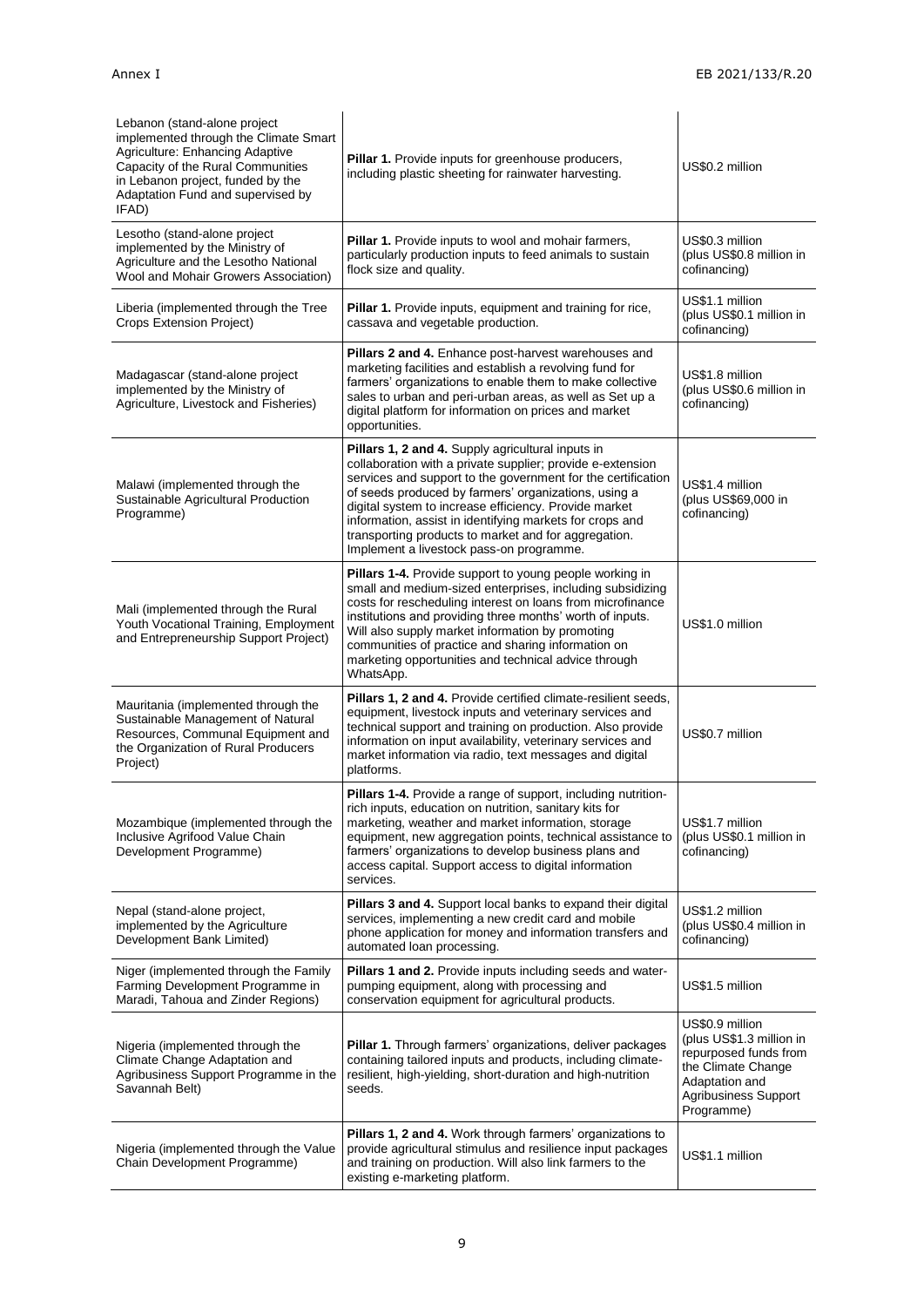| Pakistan (stand-alone project<br>implemented by the Ministry of National<br>Food Security and Research)                                                | Pillars 1, 3 and 4. Provide cash transfers for inputs<br>through e-wallets programmed so that they can be used<br>only for inputs from selected suppliers.                                                                                                                                                                                                                                                                                                                                                   | US\$2.4 million                                             |
|--------------------------------------------------------------------------------------------------------------------------------------------------------|--------------------------------------------------------------------------------------------------------------------------------------------------------------------------------------------------------------------------------------------------------------------------------------------------------------------------------------------------------------------------------------------------------------------------------------------------------------------------------------------------------------|-------------------------------------------------------------|
| Palestine (implemented through the<br><b>Resilient Land and Resource</b><br>Management Project)                                                        | <b>Pillars 1 and 2.</b> Distribute seed and fertilizer to small-scale<br>producers, and support clustering of crops and connecting<br>farmers with buyers.                                                                                                                                                                                                                                                                                                                                                   | US\$0.6 million<br>(plus US\$0.1 million in<br>cofinancing) |
| Papua New Guinea (stand-alone project<br>implemented by the Fresh Produce<br>Development Agency and the<br>Department of Agriculture and<br>Livestock) | Pillars 1, 3 and 4. Provide free inputs at the farm gate,<br>cover the 10 per cent contribution required to access a<br>loan from the ongoing Market for Village Farmers Project,<br>provide working capital to local transport operators to<br>maintain their service and facilitate access to a digital<br>market-price platform.                                                                                                                                                                          | US\$0.7 million                                             |
| Rwanda (stand-alone project<br>implemented by the Rwanda Agriculture<br>and Animal Resources Development<br>Board)                                     | Pillars 1 and 2. Provide seeds for maize, beans and<br>potatoes along with fertilizer, and support market access<br>by providing guaranteed purchase for grains, plus storage<br>facilities.                                                                                                                                                                                                                                                                                                                 | US\$1.4 million (plus<br>US\$0.5 million in<br>cofinancing) |
| Sao Tome and Principe (implemented<br>through the Commercialization,<br>Agricultural Productivity and Nutrition<br>Project)                            | Pillars 1, 2 and 4. Provide production and post-harvest<br>inputs and training for crop, livestock and fish production,<br>and support for e-marketing and e-commerce.                                                                                                                                                                                                                                                                                                                                       | US\$0.4 million<br>(plus US\$0.3 million in<br>cofinancing) |
| Senegal (implemented through the<br>Rural Youth Agripreneur Support<br>Project [Agrijeunes Tekki Ndawñi])                                              | Pillars 1, 2 and 4. Provide subsidized inputs and small<br>equipment for potato and watermelon producers; provide<br>capacity-building and advisory support for producers'<br>groups on adapted horticultural production practices and<br>how to access digital services for market information and<br>input suppliers.                                                                                                                                                                                      | US\$1.0 million<br>(plus US\$1.1 million in<br>cofinancing) |
| Sierra Leone (implemented through the<br>Agricultural Value Chain Development<br>Project)                                                              | Pillars 1, 2 and 4. Provide inputs (including<br>fast-germinating and high-yielding seeds) and land<br>preparation machinery, support the improvement of<br>collection centres and establish a digital platform to serve<br>as a repository for extension and market information.                                                                                                                                                                                                                            | US\$1.1 million                                             |
| Somalia (stand-alone project<br>implemented by the Somalia<br>Development and Resilience Institute)                                                    | <b>Pillars 1 and 2.</b> Provide inputs and minor equipment for<br>crop, livestock and fish production, and equipment and<br>training to minimize post-harvest losses and add value.<br>Organize local purchases from small-scale farmers'<br>groups.                                                                                                                                                                                                                                                         | US\$0.6 million<br>(plus US\$0.1 million in<br>cofinancing) |
| South Sudan (stand-alone project<br>implemented by Vétérinaires sans<br>Frontieres Germany, an NGO)                                                    | Pillars 1 and 2. Provide seeds, fishing nets, and post-<br>harvest equipment and facilities (threshers, silos, hermetic<br>bags, storage, coolers etc.) as well as training on<br>production technologies and post-harvest handling<br>practices (focal crops: millet, wheat, sorghum, sesame,<br>maize, groundnuts and vegetables).                                                                                                                                                                         | US\$1.4 million                                             |
| Sudan (stand-alone project<br>implemented by the Federal Ministry of<br>Agriculture and Natural Resources)                                             | Pillars 1-3. Provide production inputs to small-scale<br>farmers, including vegetable seeds for women, to be used<br>for home gardens, plus training on adapted production and<br>post-harvest practices and financial management. Provide<br>hermetic storage bags and support for collection centres,<br>and distribute production and market information via SMS<br>and radio. Inject money into local financial service<br>providers to increase credit access and ability to send and<br>receive money. | US\$1.7 million<br>(plus US\$0.1 million in<br>cofinancing) |
| Syrian Arab Republic (stand-alone<br>project implemented by UNDP)                                                                                      | <b>Pillar 1.</b> Provide pregnant ewes and animal feed, along<br>with seeds and other essential inputs and farm tools.                                                                                                                                                                                                                                                                                                                                                                                       | US\$0.6 million<br>(plus US\$40,000 in<br>cofinancing)      |
| United Republic of Tanzania (stand-<br>alone project implemented by the<br>Ministry of Agriculture)                                                    | Pillars 1, 2 and 4. Support pre-season planning meetings<br>of small-scale farmers' organizations to establish input<br>requirements and seasonal marketing objectives. Also,<br>support the purchase of maize grains from small farmers<br>by the Government, link farmers' organizations with buyers<br>and establish a mobile phone application for market<br>information for inputs, sales and training.                                                                                                 | US\$2.0 million                                             |
| Togo (implemented through the Shared-<br>risk Agricultural Financing Incentive<br>Mechanism Support Project)                                           | Pillar 1. Support vegetable gardeners with inputs<br>(including irrigation kits) and training.                                                                                                                                                                                                                                                                                                                                                                                                               | US\$1.0 million                                             |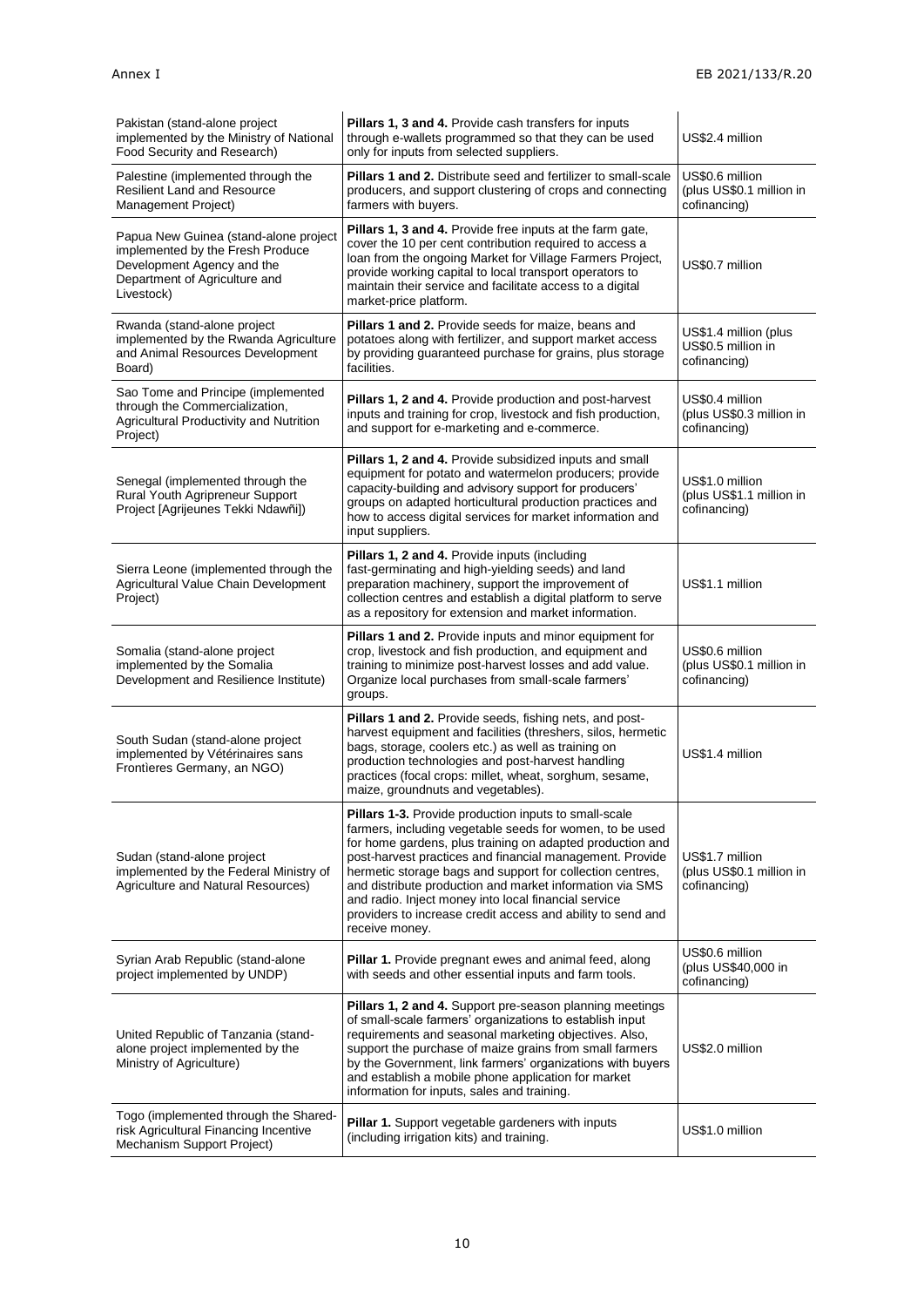| Uganda (stand-alone project<br>implemented by the management unit of<br>the Project for Financial Inclusion in<br>Rural Areas) | <b>Pillars 3 and 4.</b> Support local credit and savings groups by<br>providing cash grants combined with capacity-building<br>assistance on management, and extension on digital<br>technologies (plus internet costs).                                                                                                                                                                                                                                        | US\$1.0 million<br>(plus US\$53,000 in<br>cofinancing)      |
|--------------------------------------------------------------------------------------------------------------------------------|-----------------------------------------------------------------------------------------------------------------------------------------------------------------------------------------------------------------------------------------------------------------------------------------------------------------------------------------------------------------------------------------------------------------------------------------------------------------|-------------------------------------------------------------|
| Yemen (stand-alone project<br>implemented by the Social Fund for<br>Development)                                               | <b>Pillar 1.</b> Depending on need, provide free inputs and<br>assets for horticulture and livestock production, combined<br>with training in adapted production practices.                                                                                                                                                                                                                                                                                     | US\$0.8 million                                             |
| Zambia (implemented through the<br><b>Enhanced Smallholder Livestock</b><br>Investment Programme)                              | <b>Pillars 1, 2 and 4. Provide remote veterinary training and</b><br>COVID-19 messaging, along with other veterinary services.<br>Also establish a web-based surveillance and<br>information-sharing platform for livestock disease<br>prevention, along with livestock packages of rabbits,<br>chickens and goats, solar-equipped boreholes for hand<br>washing, and rabbit cages. Will also support the<br>development of a livestock index insurance scheme. | US\$1.5 million<br>(plus US\$0.4 million in<br>cofinancing) |
| Zimbabwe (implemented through the<br>Smallholder Irrigation Revitalization<br>Programme)                                       | <b>Pillars 1 and 2.</b> Provide a nutrition-dense input package,<br>along with basic personal protective equipment. Also,<br>establish farmers' linkages to reliable markets and<br>off-takers, and promote adoption of post-harvest<br>technologies.                                                                                                                                                                                                           | US\$1.6 million<br>(plus US\$0.1 million in<br>cofinancing) |

Note: RPSF contributions have also been used to cofinance larger projects with a COVID-19 response component in Côte d'Ivoire and Yemen. In Côte d'Ivoire, US\$0.7 million in RPSF funds were contributed to the recently approved Agricultural Emergency Support Project, and in Yemen, US\$3 million in RPSF funds were contributed to the upcoming Rural Livelihoods Development Project.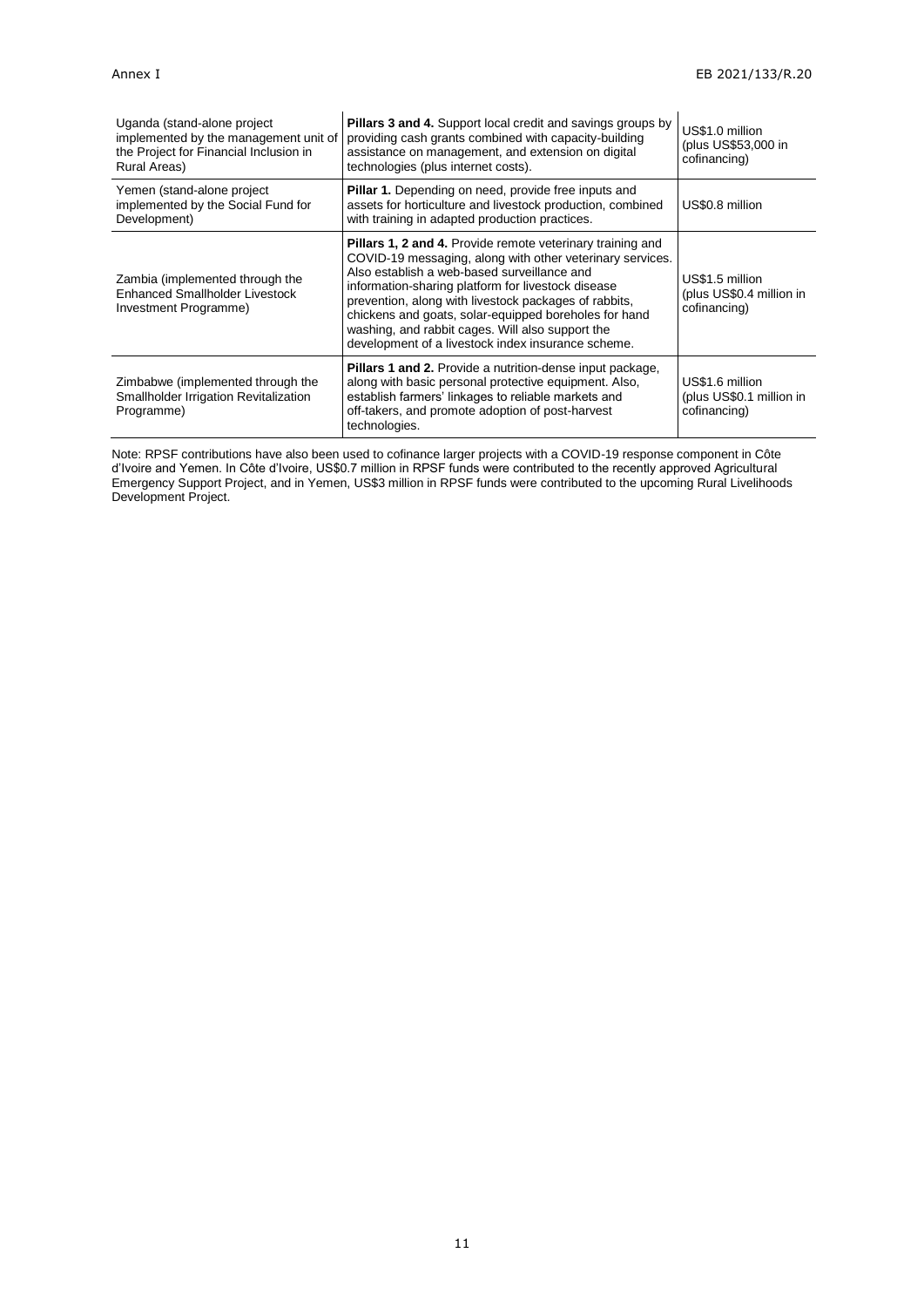# **Overview of policy and analytical support**

| Country                             | Activities                                                                                                                                                                                                                                                                                                                                                |
|-------------------------------------|-----------------------------------------------------------------------------------------------------------------------------------------------------------------------------------------------------------------------------------------------------------------------------------------------------------------------------------------------------------|
| Bangladesh                          | In collaboration with FAO, completed two rounds of rapid assessments on the impact of COVID-19<br>on the nationwide food and agriculture systems.                                                                                                                                                                                                         |
| Plurinational State of<br>Bolivia   | Prepared a diagnosis on the impact of COVID-19 on agrifood systems based on a sectoral<br>segmentation to design a strategy for the recovery of the country's agrifood sector in the medium<br>and long term.                                                                                                                                             |
| Bosnia and<br>Herzegovina           | In collaboration with FAO, prepared a study on the effects of COVID-19 on the agriculture sector.                                                                                                                                                                                                                                                         |
| Brazil                              | Series of studies to test remote technical assistance approaches, digital inclusion and marketing<br>during the pandemic to feed into policymaking.                                                                                                                                                                                                       |
| Burundi                             | RBAs in Burundi prepared a joint assessment on the impact of the COVID-19 pandemic as well as<br>recommendations.                                                                                                                                                                                                                                         |
| Côte d'Ivoire                       | Analysis to help ensure COVID-19 does not exacerbate the meat price crisis in the country.                                                                                                                                                                                                                                                                |
| China                               | In collaboration with the United Nations country teams (UNCT), rapid assessment of the socio-<br>economic impact of COVID-19.                                                                                                                                                                                                                             |
| Djibouti                            | Forthcoming RBA study and assessment of COVID-19 impacts will be informed by data from IFAD<br>projects.                                                                                                                                                                                                                                                  |
| Ecuador                             | Conduct a study with the Government of Ecuador on the impact of COVID-19 on the rural labour<br>market.                                                                                                                                                                                                                                                   |
| Egypt                               | IFAD, FAO, WFP, the United Nations Industrial Development Organization (UNIDO) and the<br>International Food Policy Research Institute conducted a rapid assessment of the impact of<br>COVID-19 on the agriculture sector. Also participating in several national COVID-19 policy<br>response groups and contributing to several other ongoing analyses. |
| Eritrea                             | FAO and IFAD provided support to the UNCT Rapid Assessment: The Socio-economic Impacts of<br>COVID-19 in Eritrea.                                                                                                                                                                                                                                         |
| Ethiopia                            | IFAD contributed to a common country analysis with FAO, WFP, International Labour<br>Organization, UNIDO and the United Nations Development Programme (UNDP), feeding into the<br>United Nations socio-economic impact of COVID-19 in Ethiopia.                                                                                                           |
| Fiji                                | Conducting an impact study in collaboration with the Technical Centre for Agricultural and Rural<br>Cooperation (CTA) and the Pacific Islands Farmers Organization Network (PIFON).                                                                                                                                                                       |
| Guatemala                           | Leading the preparation of a policy brief titled: Family farming and school feeding, an effective<br>synergy for local development and instrument to respond to the COVID-19 situation in Guatemala.                                                                                                                                                      |
| Guinea-Bissau                       | In collaboration with FAO, WFP and UNDP, developed three chapters of the United Nations<br>assessment of the socio-economic impacts of COVID-19.                                                                                                                                                                                                          |
| Honduras                            | Conduct joint study with the Government of Honduras on ways to rehabilitate the agrifood sector<br>to recover from the pandemic.                                                                                                                                                                                                                          |
| India                               | In collaboration with FAO, assessment of the impact of COVID-19 in a post-lockdown setting.                                                                                                                                                                                                                                                               |
| Iraq                                | In collaboration with RBAs and the World Bank, produced a series of publications on the impact of<br>COVID-19 on food security.                                                                                                                                                                                                                           |
| Jordan                              | In collaboration with RBAs and the World Bank, produced a series of publications on the impact of<br>COVID-19 on food security.                                                                                                                                                                                                                           |
| Kenya                               | Assisted the UNCT in conducting a rapid assessment of the socio-economic impacts of<br>COVID-19.                                                                                                                                                                                                                                                          |
| Lao People's<br>Democratic Republic | In collaboration with FAO and WFP, rapid assessment of the impact of COVID-19 on food security<br>and livelihoods.                                                                                                                                                                                                                                        |
| Lesotho                             | Assisted the UNCT in conducting a rapid assessment of the socio-economic impacts of COVID-19<br>and conducted study to inform new safety protocols in the food sector.                                                                                                                                                                                    |
| Mexico                              | Provide inputs into a national post-COVID-19 strategy in collaboration with FAO, the Inter-<br>American Institute for Cooperation on Agriculture and the World Bank.                                                                                                                                                                                      |
| Morocco                             | In collaboration with FAO, drafted an economic study on the impact of COVID-19 on the<br>agriculture sector.                                                                                                                                                                                                                                              |
| Mozambique                          | Multiple studies to inform the response effort in the areas of market access and production of fish,<br>small stock and poultry in rural and peri-urban areas.                                                                                                                                                                                            |